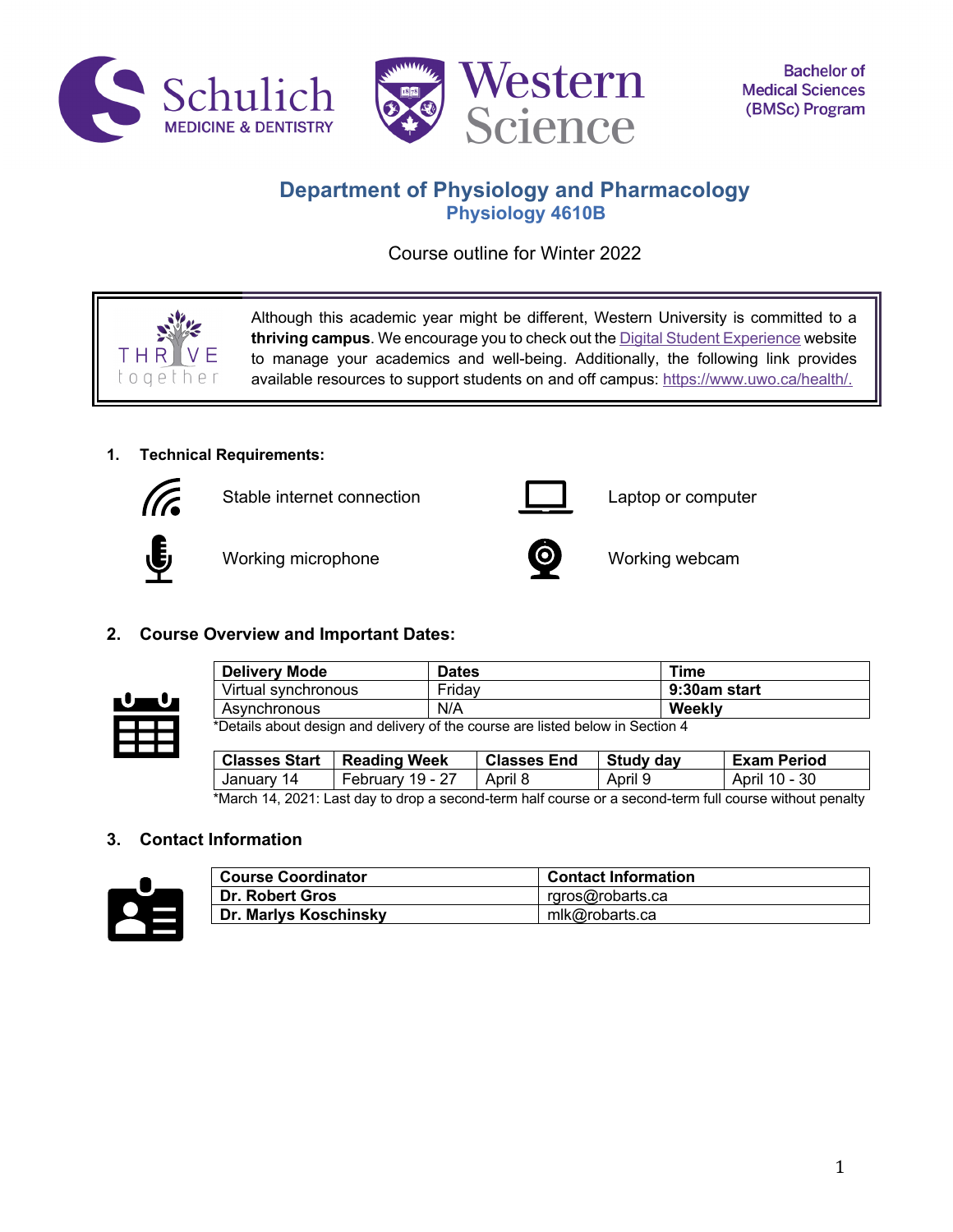## **4. Course Description and Design**

The cardiovascular system is a complex system. In this course, the class sessions focus on selected topics of current research and provide an opportunity for the student to delve in depth into some of the molecular events and mechanistic processes governing heart and vascular function in health and disease. Prerequisites: Physiology 3120, 3000E and 3140A or with permission from Course Manager.

| <b>Mode</b>         | <b>Dates</b> | Time            | <b>Frequency</b> |
|---------------------|--------------|-----------------|------------------|
| Virtual synchronous | Fridays      | 9:30am start    | Weekly           |
| Asynchronous        | N/A          | Avg 1 hour/week | Weekly           |



# $\boxtimes$  Attendance at all synchronous sessions is required

 $\boxtimes$  Missed work should be completed within 24 hours

 $\boxtimes$  A recording will be provided for synchronous sessions

All course material will be posted to OWL: http://owl.uwo.ca. Any changes will be indicated on the OWL site and discussed with the class.

If students need assistance, they can seek support on the OWL Help page. Alternatively, they can contact the Western Technology Services Helpdesk. They can be contacted by phone at 519-661-3800 or ext. 83800.

Google Chrome or Mozilla Firefox are the preferred browsers to optimally use OWL; update you're your browsers frequently. Students interested in evaluating their internet speed, please click here.

#### **5. Learning Outcomes**

Upon successful completion of this course, students will be able to:

- To build on the general understanding of the mechanisms governing heart and vascular function with in-depth integration of contemporary knowledge of cardiovascular physiology and patho-physiology.
- To increase your knowledge of the mechanistic basis and molecular events associated with physiological adaptation of the heart and vascular system to the evolution of cardiovascular pathogenesis.



- To consider in some depth current concepts of heart function in health and disease, and to critically assess research publications in these fields.
- To gain experience in scientific presentation and discussion.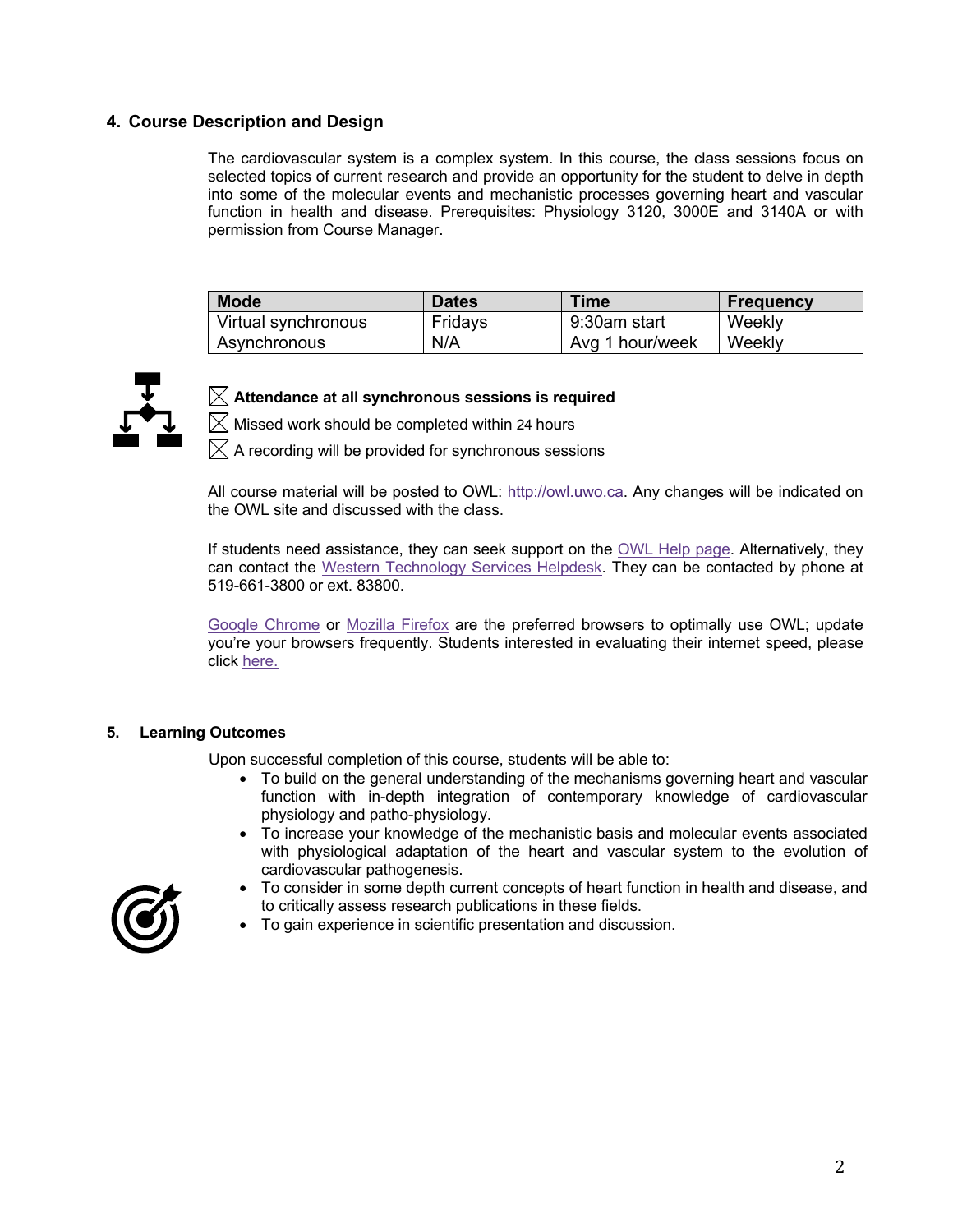# **6. Course Content and Schedule**

 $\sum$ 

| <b>Week</b>     | <b>Dates</b>      | <b>Topic</b>                                             | <b>Instructor</b> |
|-----------------|-------------------|----------------------------------------------------------|-------------------|
| 1               | Jan 14            | Introduction and Overview of                             | Rob Gros          |
| $\overline{2}$  | Jan 21            | the Course<br>Rules and Guidelines for                   | Rob Gros          |
|                 |                   | Research Paper Presentation.                             |                   |
| 3               | <b>Jan 28</b>     | <b>Vascular Function in Health</b>                       | Rob Gros          |
|                 |                   | and Disease: Regulation of                               |                   |
|                 |                   | Blood Vessels via GPCRs.                                 |                   |
| 4               | Feb 4             | Vascular Function in Health                              | Rob Gros          |
|                 |                   | and Disease: Regulation of                               |                   |
|                 |                   | <b>Blood Vessels via GRKs</b>                            |                   |
| 5               | Feb <sub>11</sub> | <b>Vascular Function in Health</b>                       | <b>Rob Gros</b>   |
|                 |                   | and Disease: Regulation of<br>Blood Vessels via Myogenic |                   |
|                 |                   | Tone.                                                    |                   |
| 6               | Feb 18            | <b>Vascular Function in Health</b>                       | Rob Gros          |
|                 |                   | and Disease: Regulation of                               |                   |
|                 |                   | <b>Blood Vessels via Steroid</b>                         |                   |
|                 |                   | Hormones                                                 |                   |
| $\overline{7}$  | Feb 19-27         | <b>Spring Reading Week</b>                               | No CLASS          |
| 8               | Mar 4             | Mid-term exam                                            | <b>Rob Gros</b>   |
| 9               | <b>Mar 11</b>     | The Role of Lipoprotein(a) in                            | Marlys Koschinsky |
|                 |                   | <b>Calcific Aortic Valve</b>                             |                   |
|                 | Mar 18            | <b>Disease</b>                                           |                   |
| 10              |                   | The Role of Vascular                                     | Marlys Koschinsky |
|                 |                   | Endothelial Dysfunction in<br>Atherosclerosis            |                   |
| 11              | <b>Mar 25</b>     | Insights into the Process of                             | Marlys Koschinsky |
|                 |                   | Vascular Calcification and its                           |                   |
|                 |                   | Role in Disease                                          |                   |
| $\overline{12}$ | Apr 1             | <b>Cardiac Function in Health</b>                        | <b>Rob Gros</b>   |
|                 |                   | and Disease: Physiological                               |                   |
|                 |                   | versus Pathological                                      |                   |
|                 |                   | Hypertrophy of the Heart                                 |                   |
| 13              | Apr 8             | <b>Cardiac Function in Health</b>                        | Rob Gros          |
|                 |                   | and Disease: Role of non-                                |                   |
|                 |                   | neuronal cholinergic system                              |                   |

Although the intent is for this course to be delivered as in-person, the changing COVID-19 landscape may necessitate some or all of the course to be delivered online, either synchronously (i.e., at the times indicated in the timetable) or asynchronously (e.g., posted on OWL for students to view at their convenience). The grading scheme will not change. Any assessments affected will be conducted online as determined by the course instructor.

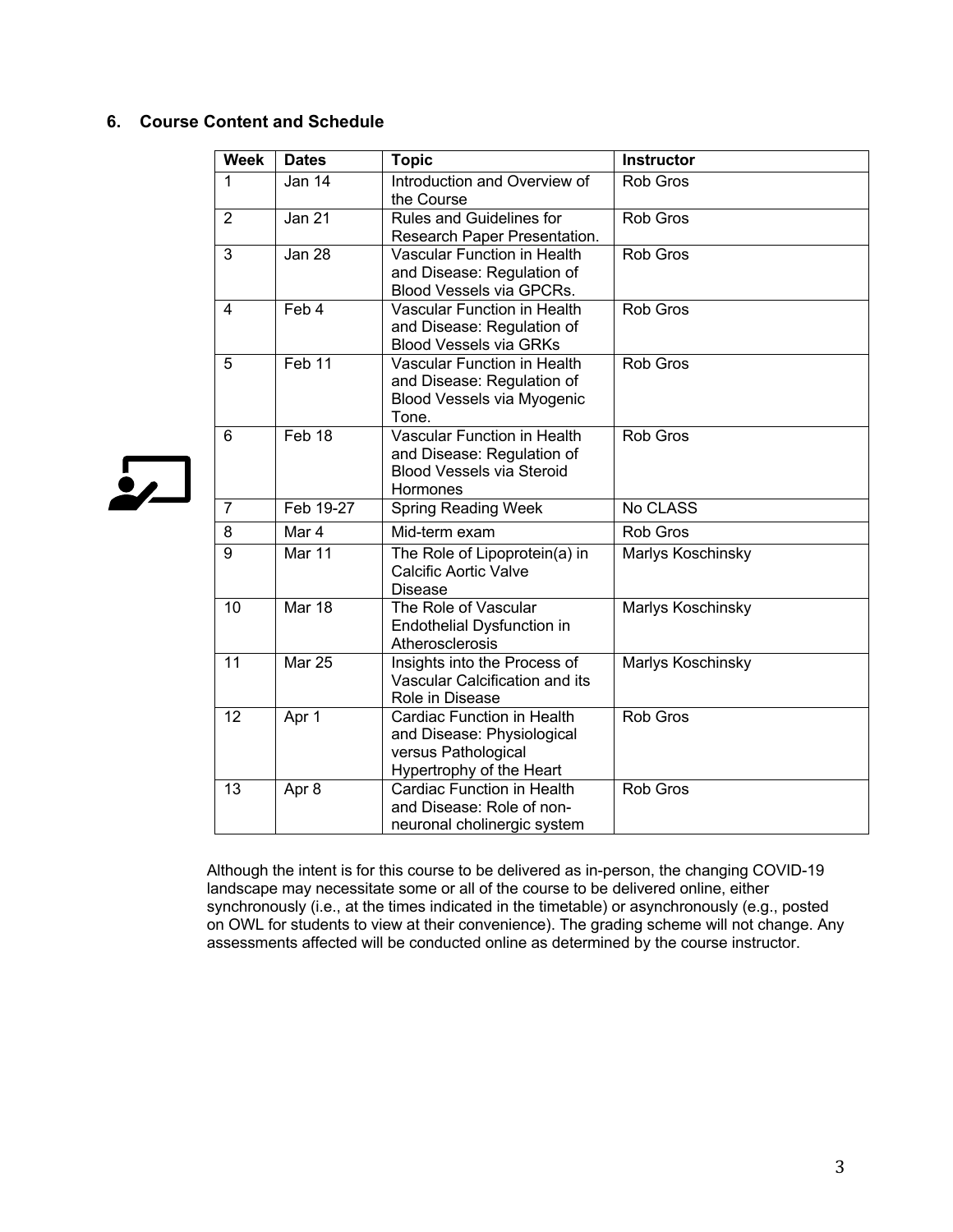# **7. Online Participation and Engagement**



 $\boxtimes$  Students are expected to participate and engage with content as much as possible

Students can participate during virtual synchronous sessions M

Students can also participate by interacting in the forums with their peers and instructors

# **8. Evaluation**

Below is the evaluation breakdown for the course. Any deviations will be communicated.

| <b>Assessment</b> | Format                       | Weighting | <b>Due Date</b>         |
|-------------------|------------------------------|-----------|-------------------------|
| <b>Midterm</b>    | Essay and short answer       | 35%       | March 4, 2022           |
| Final exam        | Essay and short answer       | 40%       | TBA                     |
| Literature        | Essay                        | 10%       | April 8, 2022           |
| <b>Review</b>     |                              |           |                         |
| Paper             | Zoom oral student            | 10%       | Schedule for students   |
| presentation      | presentation - Post by 5 PM, |           | will be released in Jan |
|                   | day before assigned class    |           | 2022                    |
|                   | date                         |           |                         |
| Participation in  | Asking questions on student  | 5%        | All synchronous         |
| discussions       | paper presentations          |           | sessions                |



 $\boxtimes$  Written assignments will be submitted to Turnitin (statement in policies below)

 $\boxtimes$  Rubrics will be used to evaluate assessments and will be posted with the instructions

 $\boxtimes$  After an assessment is returned, students should wait 24 hours to digest feedback before contacting their evaluator; to ensure a timely response, reach out within 7 days

Click here for a detailed and comprehensive set of policies and regulations concerning examinations and grading. The table below outlines the University-wide grade descriptors.

| $A+$ | $90 - 100$ | One could scarcely expect better from a student at this level   |
|------|------------|-----------------------------------------------------------------|
| A    | 80-89      | Superior work which is clearly above average                    |
| B    | 70-79      | Good work, meeting all requirements, and eminently satisfactory |
| C.   | 60-69      | Competent work, meeting requirements                            |
| D    | $50 - 59$  | Fair work, minimally acceptable                                 |
| F    | below 50   | Fail                                                            |

### **Information about late or missed evaluations:**

- $\boxtimes$  Late assessments without documentation or self-reported absence will be subject to a late penalty 10%/day
- $\boxtimes$  Late assessments with a self-reported absence should be submitted within 24 hours of submission of the self-report

 $\boxtimes$  An assessment cannot be submitted after it has been returned to the class

- $[$  $\boxtimes$  A make-up test will be offered
- $\boxtimes$  If the make-up assessment is missed, the student will receive an INC and complete the task the next time the course is offered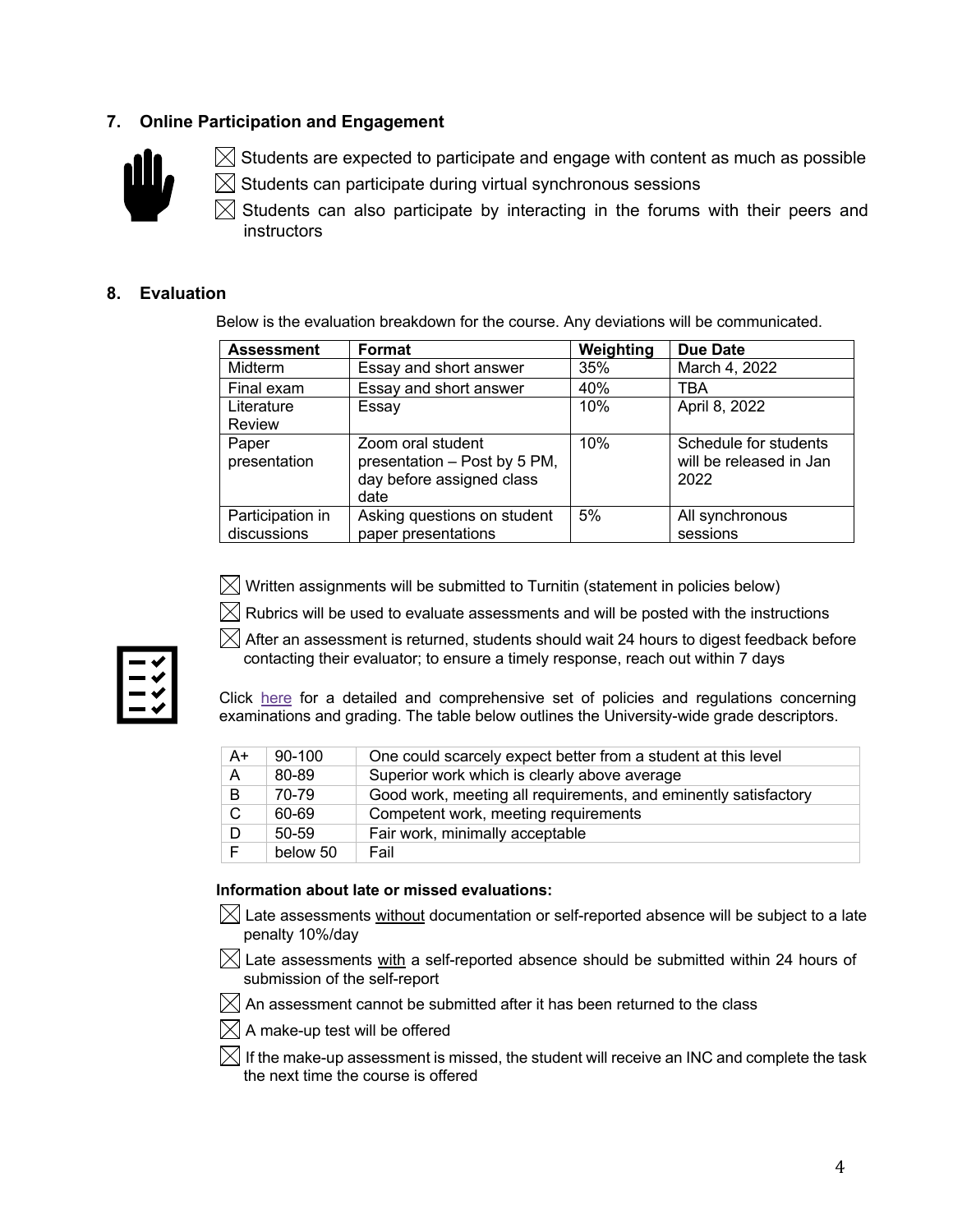# **9. Communication:**

- $\boxtimes$  Students should check the OWL site every 24 48 hours
- $\boxtimes$  A weekly update will be provided on the OWL announcements
- $\boxtimes$  Students should email their instructor



- $\boxtimes$  Emails will be monitored daily; students will receive a response in 24 48 hours
- $\boxtimes$ This course will use the OWL forum for discussions
- $\boxtimes$  Students should post all course-related content on the discussion forum so that everyone can access answers to questions
- $\boxtimes$  The discussion forums will be monitored daily by instructor

# **10. Office Hours:**



 $\boxtimes$  Office hours will be held remotely using Zoom by appointment only.

### **11. Resources**



 $\boxtimes$ All resources will be posted in OWL

 $\boxtimes$  Additional resources (available with Western Library Card access)

# **12. Professionalism & Privacy:**

Western students are expected to follow the **Student Code of Conduct**. Additionally, the following expectations and professional conduct apply to this course:

 $\boxtimes$  All course materials created by the instructor(s) are copyrighted and cannot be sold/shared



 $\boxtimes$  Students are expected to follow online etiquette expectations provided on OWL

- $\boxtimes$  Recordings are not permitted (audio or video) without explicit permission  $\boxtimes$  Permitted recordings are not to be distributed
- $\boxtimes$  Students will be expected to take an academic integrity pledge before some assessments
- $\boxtimes$  All recorded sessions will remain within the course site or unlisted if streamed

### **13. How to Be Successful in this Class:**

Students enrolled in this class should understand the level of autonomy and self-discipline required to be successful.



- 1. Invest in a planner or application to keep track of your courses. Populate all your deadlines at the start of the term and schedule time at the start of each week to get organized and manage your time.
- 2. Make it a daily habit to log onto OWL to ensure you have seen everything posted to help you succeed in this class.
- 3. Follow weekly checklists created on OWL or create your own to help you stay on track.
- 4. Take notes as you go through the lesson material. Treat this course as you would a faceto-face course. Keeping handwritten notes or even notes on a regular Word document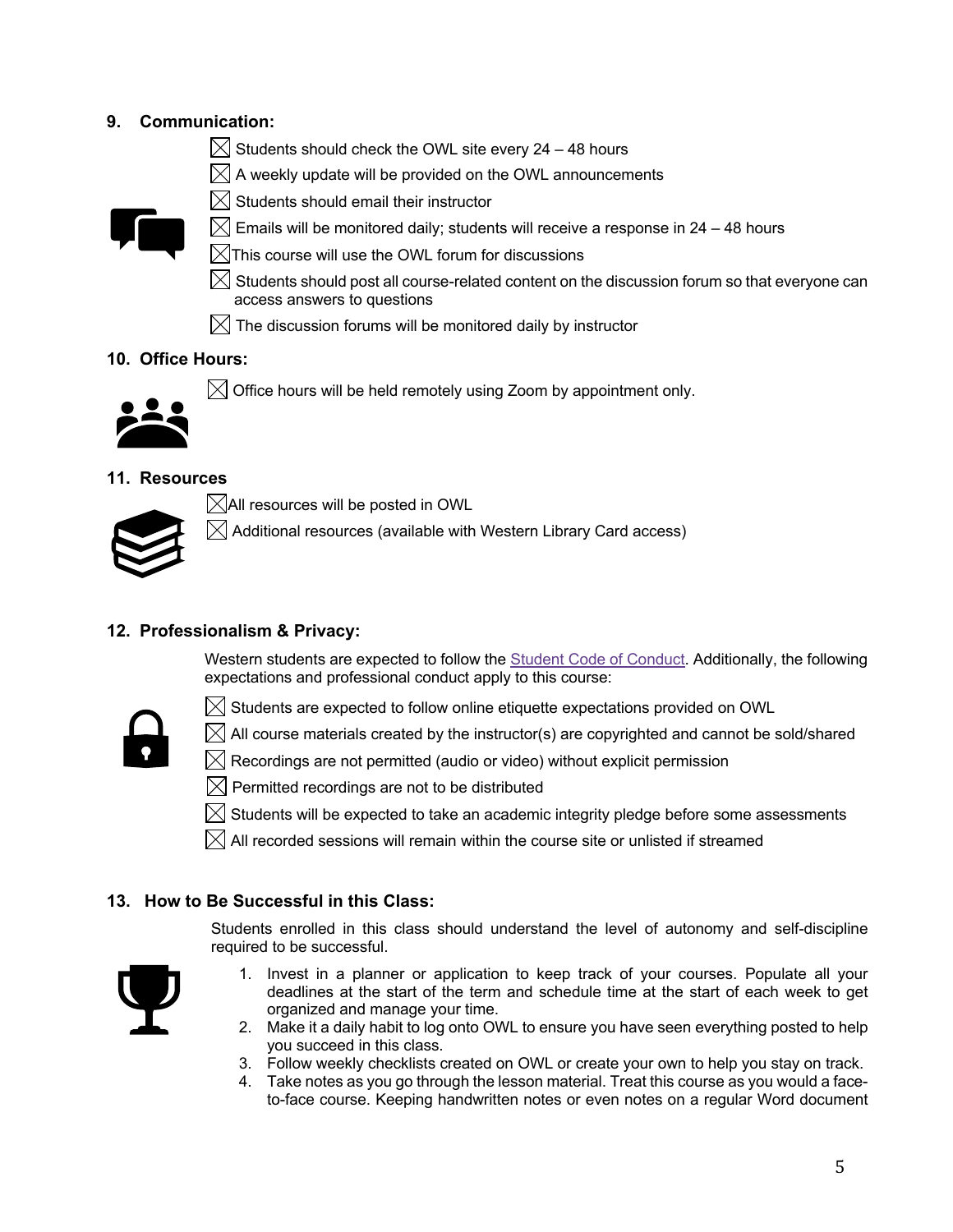will help you learn more effectively than just reading or watching the videos.

- 5. Connect with others. Try forming an online study group and try meeting on a weekly basis for study and peer support.
- 6. Do not be afraid to ask questions. If you are struggling with a topic, check the online discussion boards or contact your instructor(s) and or teaching assistant(s).
- 7. Reward yourself for successes. It seems easier to motivate ourselves knowing that there is something waiting for us at the end of the task.

# **14. Western Academic Policies and Statements**

### **Absence from Course Commitments**

#### Policy on Academic Consideration for Student Absences

If you are unable to meet a course requirement due to illness or other serious circumstances, you must seek approval for the absence as soon as possible. Approval can be granted either through a **selfreported absence** or via the **Academic Counselling** unit. Students have two self-reports to use throughout the academic year; absence from course commitments including tests, quizzes, presentations, labs, and assignments that are worth 30% or less can be self-reported. Self-reported absences cover a student for 48 hours (yesterday + today or today + tomorrow). Your instructor will receive notification of your consideration; however, you should contact your instructor immediately regarding your absence. Students are expected to submit missed work within 24 hours of the end of the 48-hour period. Please review details of the university's policy on academic consideration for student absences.

If you have used both their self-reported absences or will miss more than 48 hours of course requirements, a Student Medical Certificate (SMC) should be signed by a licensed medical or mental health practitioner and you should contact academic counselling. Academic Counselling will be operating virtually this year and can be contacted at scibmsac@uwo.ca.

### **Accommodation for Religious Holidays**

The policy on Accommodation for Religious Holidays can be viewed here.

#### **Special Examinations**

A Special Examination is any examination other than the regular examination, and it may be offered only with the permission of the Dean of the Faculty in which the student is registered, in consultation with the instructor and Department Chair. Permission to write a Special Examination may be given on the basis of compassionate or medical grounds with appropriate supporting documents. To provide an opportunity for students to recover from the circumstances resulting in a Special Examination, the University has implemented Special Examinations dates. These dates as well as other important information about examinations and academic standing can be found here.

#### **Academic Offenses**

"Scholastic offences are taken seriously, and students are directed here to read the appropriate policy, specifically, the definition of what constitutes a Scholastic Offence.

#### **Accessibility Statement**

Please contact the course instructor if you require material in an alternate format or if you require any other arrangements to make this course more accessible to you. You may also wish to contact